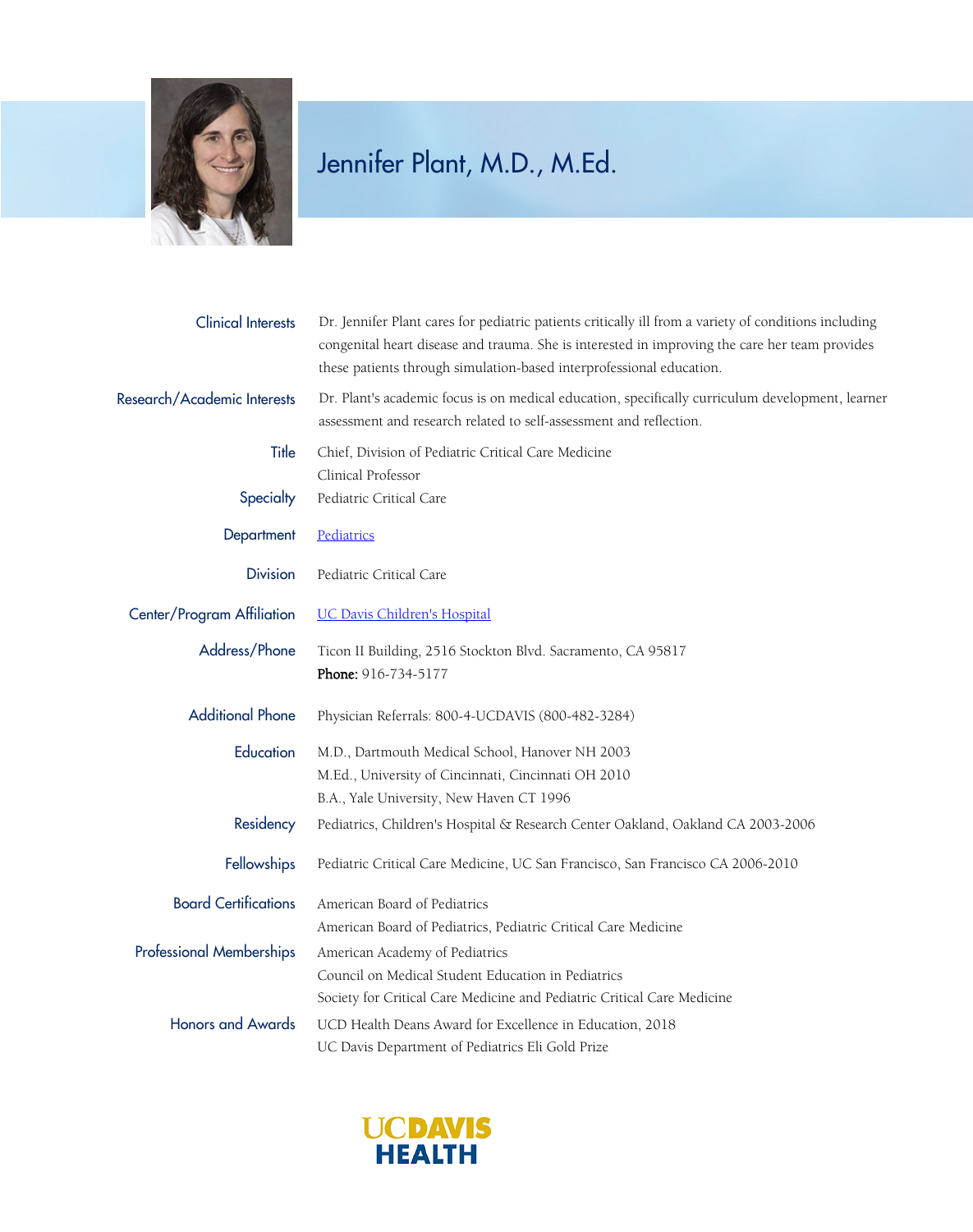

## Jennifer Plant, M.D., M.Ed.

UCSF Academy of Medical Educators Cooke Award for the Scholarship of Teaching and Learning, 2010

Select Recent Publications Butani L, Plant J, Barone MA, Dallaghan GLB. Entrustable Professional Activity-Based Assessments in Undergraduate Medical Education: A Survey of Pediatric Educators. Acad Pediatr. 2021 Apr 8: S1876-2859(21)00213-8. doi:10.1016/j.acap.2021.03.020. Epub ahead of print. PMID:33838345.

> Rosenthal JL, Sauers-Ford HS, Snyder M, Hamline MY, Benton AS, Joo S, Natale JE, Plant JL. Testing Pediatric Emergency Telemedicine Implementation Strategies Using Quality Improvement Methods. Telemed J E Health. 2021 Apr;27(4):459-463. doi:10.1089/tmj.2020.0067. Epub 2020 Jun 22. PMID:32580661.

> Butani L, Sweeney C, Plant J. Effect of a patient-led educational session on pre-clerkship students' learning of professional values and on their professional development. Med Educ Online. 2020 Dec;25(1):1801174. doi:10.1080/10872981.2020.1801174. PMID:32730189.

Natale JE, Boehmer J, Blumberg DA, Dimitriades C, Hirose S, Kair LR, Kirk JD, Mateev SN, McKnight H, Plant J, Tzimenatos LS, Wiedeman JT, Witkowski J, Underwood MA, Lakshminrusimha S. Interprofessional/interdisciplinary teamwork during the early COVID-19 pandemic: experience from a children's hospital within an academic health center. J Interprof Care. 2020 Sep-Oct;34(5):682-686. doi:10.1080/13561820.2020.1791809. Epub 2020 Jul 16. PMID: 32674638.

Butani L, Bogetz A, Plant J. Illuminating exemplary professionalism using appreciative inquiry dialogues between students and mentors. Med Teach. 2019 Mar;41(3):325-331. doi:10.1080 /0142159X.2018.1472371. Epub 2018 May 25. PMID:29801424.

Plant J, Li ST, Blankenburg R, Bogetz AL, Long M, Butani L. Reflective Practice in the Clinical Setting: A Multi-Institutional Qualitative Study of Pediatric Faculty and Residents. Acad Med. 2017 Nov;92(11S Association of American Medical Colleges Learn Serve Lead: Proceedings of the 56th Annual Research in Medical Education Sessions):S75-S83. doi:10.1097/ACM.0000000000001910.